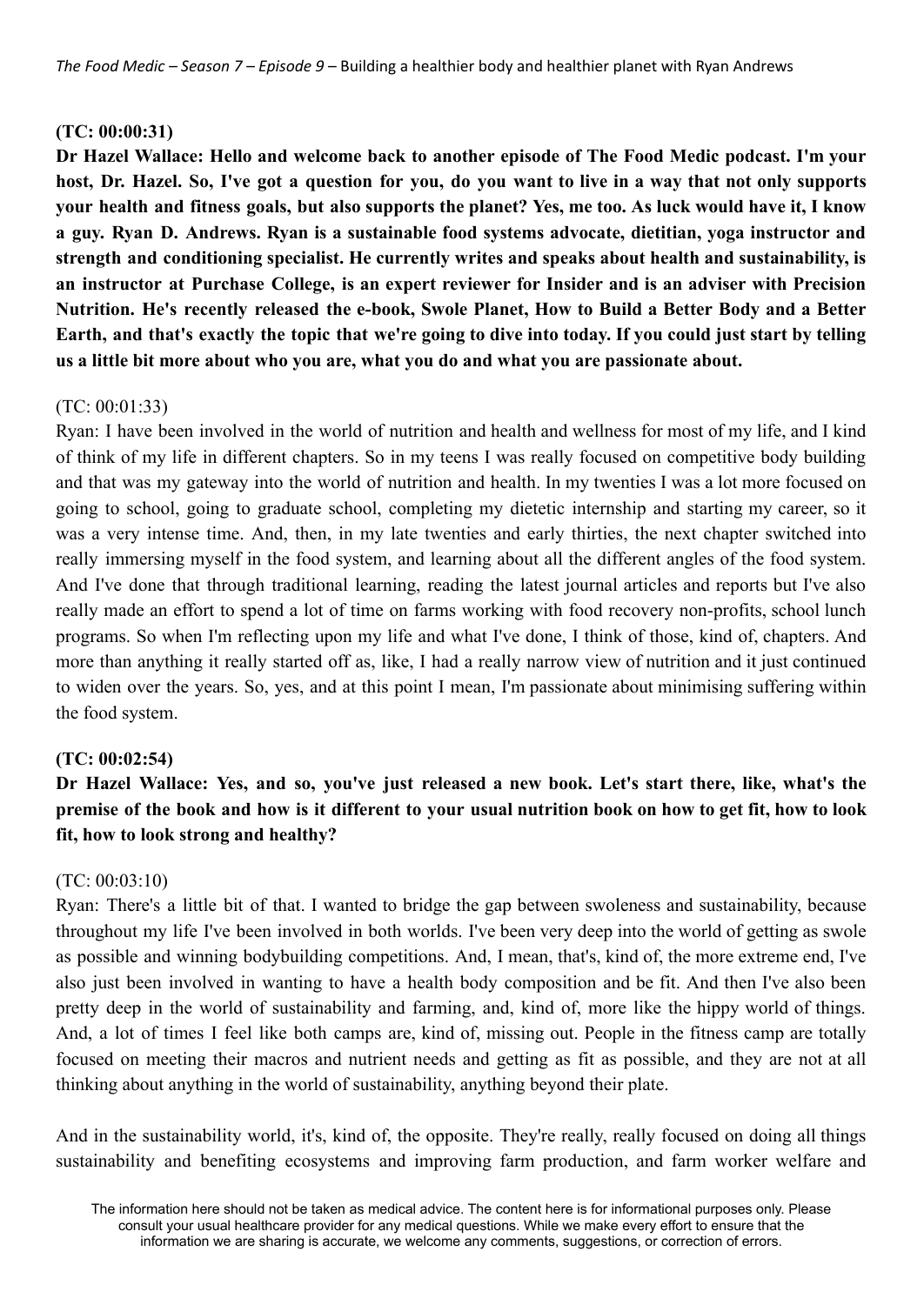animal welfare, but they might totally forget about their own fitness and health. So I really wanted to bridge the gap between the two and try to find some synergies between the two, like, what behaviours can we engage in that benefit both worlds?

# **(TC: 00:04:26)**

# Dr Hazel Wallace: Yes. And so, just, kind of, going back to a typical bodybuilding, we're very much **generalising here, and thinking about a stereotypical bodybuilding diet, just inclusive of animal products. Like, how is that impacting the planet?**

## (TC: 00:04:44)

Ryan: Yes, it's a big question. So when I think of a traditional bodybuilding diet, it's a diet built around a lot of animal products. Animal products are one of the big variables in how we can make adjustments with our eating to benefit the food system. So, generally they're higher in animal products and generally there's not much concern for things like food waste. I mean, I remember when I was bodybuilding I would have a twelve egg omelette everyday, but it was ten egg whites. So ten eggs whites and two whole eggs. So I would through away ten yolks. Ten, wonderful, nutritious, nutrient dense yolks were gone everyday. So that's a lot of food waste, that's one small, minor example. But I don't think there's much concern for food waste. I don't think there's much concern around sourcing, so, where am I getting this food from? What kind of farm was it coming from? How are the workers treated, how are the animals treated, if it's an animal food?

The one thing I would say that bodybuilders do a pretty good job with is minimising highly processed foods. Usually it's a very simplistic, kind of, minimally processed diet. But, the other thing with bodybuilding, there's often not much variety and that's another factor with their diet, that we can incorporate a lot of variety and that's really good for soil health and pollinators and our health, and a lot of bodybuilding diets don't do that. So those are some of the big things I think of when I think of traditional body building diets.

## **(TC: 00:06:09)**

# **Dr Hazel Wallace: Yes. And so, do you think their pursuit for physical gains and strength, and the** pursuit for planetary health are mutually exclusive and if not, like, how can we strive for both? What **are the big principles?**

## (TC: 00:06:25)

Ryan: Yes, I spent a lot of time thinking about this. I think there are some synergies between the two worlds. If somebody is at a very high level of physique or performance, then there might be some compromises at that point, because you have to be so highly focused on improving yourself, to win. But for most people, I think, interested in fitness and health and body re-composition, there are most definitely synergies between the two and that's what the bulk of the book is about. And I, kind of, highlighted them when I was talking about bodybuilding diets. So the big five areas for adjustments are, finding your minimal effective dose of animal products, minimising wasted food, supporting sustainable farms, eating a wide variety of minimally processed foods and minimising single-use plastics. Those are the big five behavioural adjustments we can all make. And in general, those adjustments not only benefit our health and longevity and body composition, but they also can have this cascade of effects throughout the food system, whether it's farm workers, or animals, or ecosystems. So I do think there's some synergies between the two.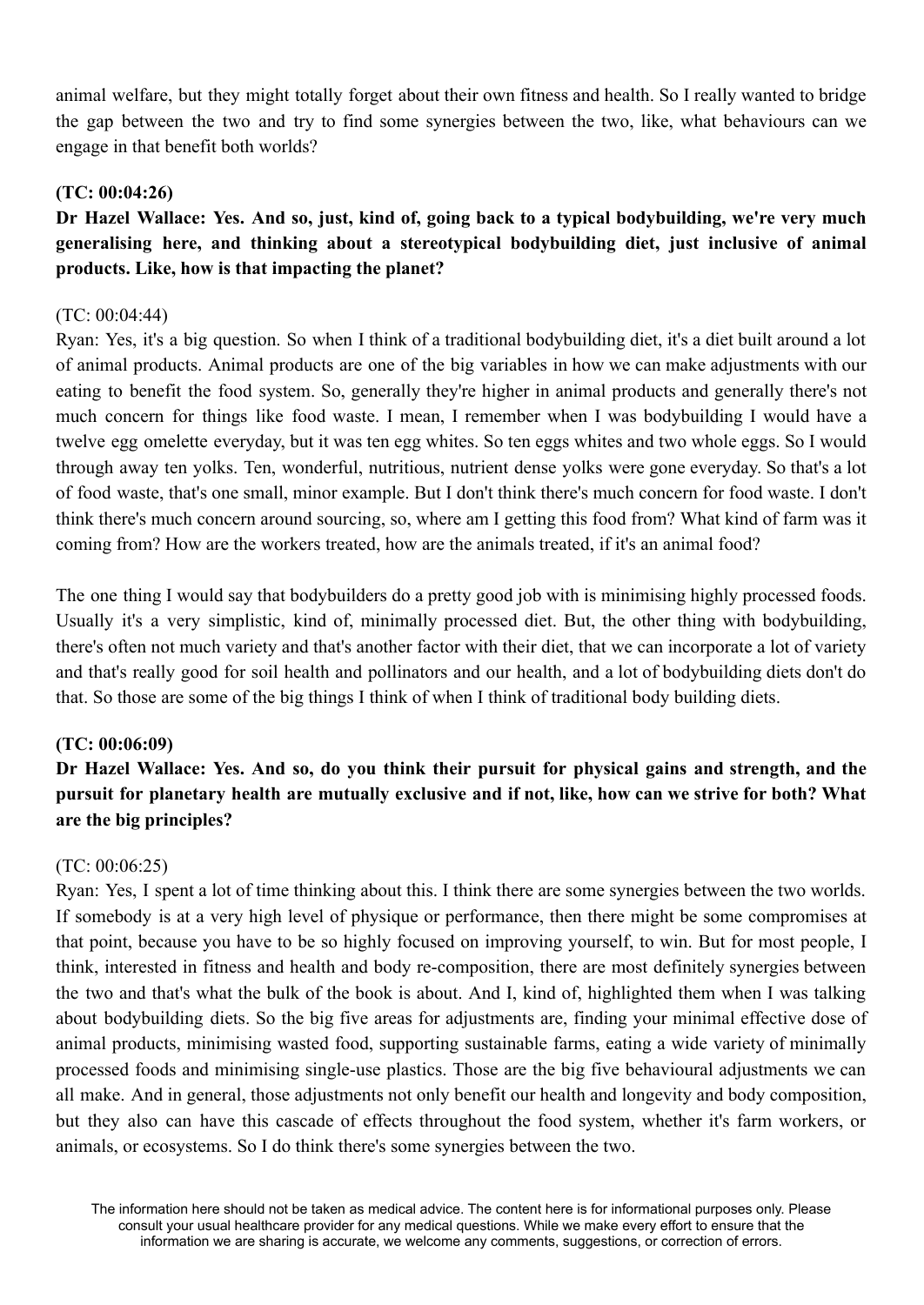## **(TC: 00:07:34)**

Dr Hazel Wallace: Yes. And so, one of the first things you mentioned there, was finding your minimal effective dose of animal products, which is a good way of putting it. So I guess, the way you've phrased **that, you're not insinuating that everyone needs to go vegan in order to support the planet?**

# $(TC: 00.07.51)$

Ryan: Correct. I mean, I have a fondness for veganism. I would say I have a vegan leaning diet. One of my gateways into thinking more about the food system was starting with my meat consumption, my animal food consumption. But, when somebody is eating a vegan diet they are eliminating animal products, and that is a big variable when it comes to sustainable food systems, no doubt, but, as I mentioned, there are other variables to consider. So, it doesn't directly have any impact on wasted food, it doesn't directly have any influence on sourcing or farm worker treatment, variety, plastics, anything like that. So there can be some trade-offs, I mean, veganism is not automatically the pinnacle of sustainable eating. I wouldn't say it's necessarily the diet to strive for, either, because there's also the big factor of our own health when it comes to sustainable food systems. And I'm not comfortable at this point recommending a vegan diet for the masses and saying, 'This is the diet that everybody needs to follow at all times, no matter where you live or your age or your situation.' I just don't think that's the case. It definitely is a good diet for some people, but it's not one I would say is one to strive for, for everybody in all situations.

# **(TC: 00:09:06)**

Dr Hazel Wallace: Yes, no I think that's a really important point. And, kind of, thinking about the **environmental impact of a diet inclusive of animal products, and then a vegan diet. Whenever I'm having these conversations with people there's often the counter argument that, 'Oh but, you know, you need X tons of water to grow almonds and almond milk is more unsustainable than dairy, and** avocados are flown over, like, to the UK, and all of the emission from that, and air miles, etc etc.' And I'd be interested to know your take on those points and how you navigate that. So, for someone who is, **say, switching towards a more plant focused diet and going for plant milk alternatives, like, how do you know whether the milk you're choosing is actually sustainably produced?**

## (TC: 00:09:56)

Ryan: I mean the first thing I would say, is there's no diet that's perfect. (TC 00:10:00) So, I think sometimes people will say, 'There's no need adopting that diet because there's still these downsides.' Every diet has a downside, ecologically speaking. There's a cost to every diet. So we're trying to just minimise that cost overall, and animal products are so resource intensive in general that simply eliminating them can go a long way towards creating a more sustainable diet. But, there are certain foods that can require a lot of irrigation water, a lot of chemical inputs, a lot of transportation, and that's a cost, and I think we need to be aware of those. And if somebody's eating a vegan diet, being aware of those, and are there ways to minimise those costs? Sure. One of the golden rules of sustainable food production, is, pretty much any food can be a lot more sustainable, it depends on how it's raised and how it's grown.

So there are almonds grown in the US, in California, that, they flood the fields using a lot of irrigation water, a lot of chemical inputs, and it's pretty destructive for ecosystems overall. There are also farmers, growing almonds, in California, and they use a dry farming technique, so they're very precise with the amount of irrigation water they use. It might be an organic farm, so they use very little chemical inputs, or some that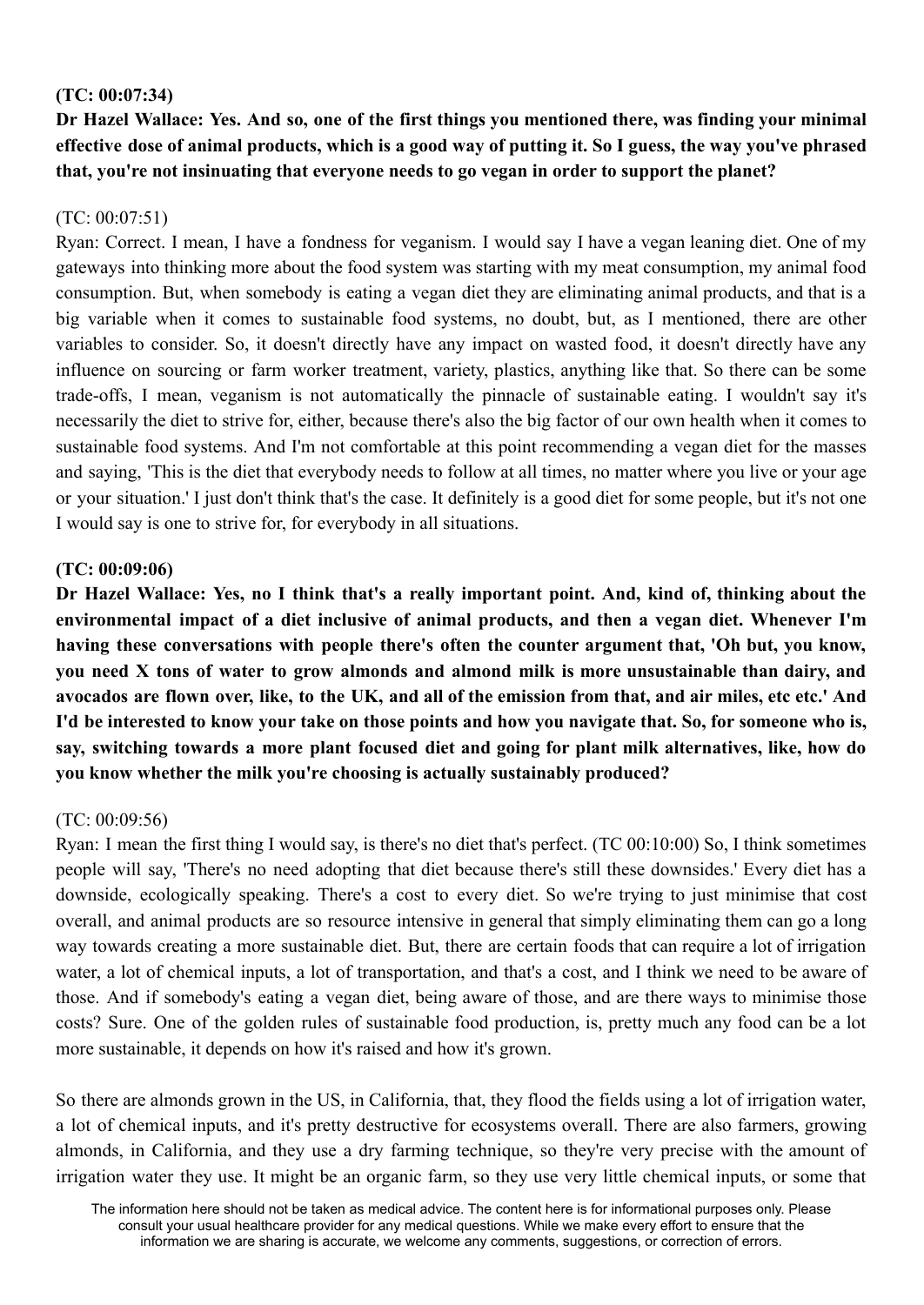are just more friendly for pollinators. So, they're both almonds, but they're different, and you can extend that to avocados and on down the list.

## **(TC: 00:11:31)**

Dr Hazel Wallace: Yes, but it's different then for the consumer then, to know, kind of, the impact that **they're having. You're trying to make these positive changes but then you could actually be contributing unintentionally.**

### (TC: 00:11:43)

Ryan: Yes, it could be a lot. When somebody's sitting down to eat, and they're thinking, 'Gosh, I want to be healthy, I want to look good, I want to be swole, I want to perform well in the gym and recover. I have to stay within my budget, I have to figure out what I can get at my grocery store in my neighbourhood.' There's all these things that people have to think about, and so when you add on top of that, the irrigation water of almonds or the conditions for animals, it's I think often-times too much for people. And, unless somebody's completely-, they love this and they want to spend time thinking about it and investigating it, I don't necessarily think you have to do a deep dive into every single ingredient. And that's what I hopefully convey in some of the book, is if you generally adopt these five behavioural adjustments without getting too detailed, you're going to be moving in the right direction for an overall more sustainable food system.

# **(TC: 00:12:37) Dr Hazel Wallace: Yes.**

### (TC: 00:12:38)

Ad: If, like me, your year is off to a very busy start, it can be tricky to book in essential appointments like seeing your GP when you need to. That's why I wanted to let you know about Livy. Livy is an app you can use to see a GP by video. Livy is perfect for those times when you can't get to the surgery, or you need to book a GP appointment quickly. They're open seven days a week, including evenings and weekends with appointments available on the same day. You can also book a GP appointment up to three days ahead. If you need a prescription it will be available to collect immediately from most pharmacies. Anyone living in the UK can use the pay as you go service, although Livy is free in certain areas on the NHS. You can check the app for more details on this. Livy's pay as you go GP appointments usually cost £39, but if you use the code hazel, you will save £5 off your first appointment. Download the Livy app, spelt L-i-v-y. Thank you to Livy for supporting the food medic podcast.

### **(TC: 00:13:40)**

Dr Hazel Wallace: I agree, the other, kind of, note that often comes up is, where you source your **animal products. So, you know, there's obviously a range of processing and different types of farming** methods and things like that. So people often say, 'Well, you know, it's fine if you go for grass-fed or, **like, locally produced or sourced animal products.' Does that make a big difference in terms of carbon footprint?**

### (TC: 00:14:06)

Ryan: It does make a big difference. Some of your listeners might hear this and get a little bit frustrated. Because there's a little bit of an argument in the sustainability world, where, without boring your listeners, if you get really detailed and look at all the various inputs and outputs of animal products. You can pretty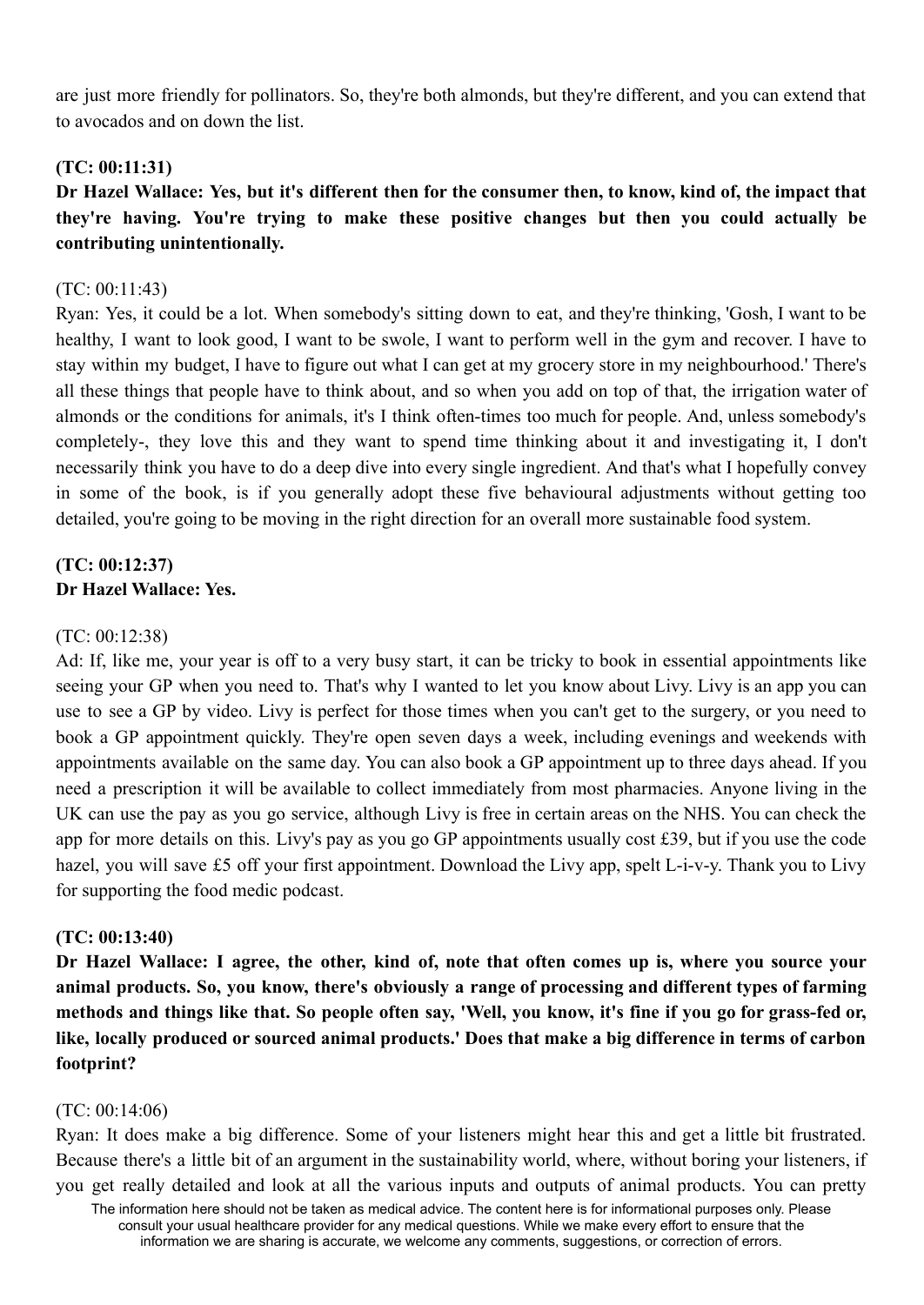much make a case for local pasture, but you could also maybe make a case for some of the more intensive factory farms. But, that's more of a very detailed input, output viewpoint. When you really step back in my opinion, and consider what we're trying to do with the food system and what we want to do moving forward into the future, I definitely think going for the 100% pasture option and local option is the better option. Because one of the big reasons is, if you're buying an animal product and it's raised on pasture exclusively, that pasture is very likely land that we can't grow crops directly for human consumption.

So it's a very efficient use of that land. If we can't grow crops for humans and it's just pasture and forage, and we can allow cows to graze and eat some of the forage and sequester some carbon into that soil and then eventually get a nutrient dense food from them. Whether it's meat or milk or whatever the farmer's producing, I think that's a fairly sustainable thing. I say all that-, like I said, I think some people would, kind of, push back. But, I do think it is the more sustainable option. Plus, I will also add, we are talking more about ecological metrics here, but when you're also considering animal welfare and farm worker welfare I am completely convinced that's the way to go, would be a pasture option.

## **(TC: 00:15:52)**

# **Dr Hazel Wallace: Yes, that's good to know. And then, kind of, thinking about meat alternatives which** have become really huge over the last couple of years in terms of, like, fake meat burgers and sausages **and things like that. How environmentally friendly are these products?**

### (TC: 00:16:09)

Ryan: In general, if you're comparing where most animal products come from, or where most meat comes from, and plant based meats. Plant based meats will be more ecologically sustainable.

# **(TC: 00:16:22) Dr Hazel Wallace: Yes.**

### (TC: 00:16:23)

Ryan: That's, like, my very broad, general response to that. Now, can you come up with scenarios where that's not the case? Definitely. If you're getting the best of the best, locally sourced, pastured, local meat, and then you compare that to the worst of the worst plant based meat, where it's grown using soybeans and peas in a conventional way with a lot of chemical inputs and a lot of irrigation water and they're transported very far. And then you have these other additives, like coconut oil or palm oil and salt, all of a sudden it becomes not as convincing to say, 'Yes, go for the plant based meat.' So, in general I would say yes, they have a slightly more favourable outcome for the future of food, but you can definitely come up with scenarios where that's not the case. The one angle where I get most excited about plant based meats, is minimising the potential for antibiotic resistance.

So, the way we raise animals, especially in the US, it's just dense populations, very dependent on prophylactic antibiotics and it's creating this situation or more and more antibiotic resistance. If we could really get away from that and people started to eat more plant based meats instead, I think that could minimise the potential of antibiotics resistance in the future.

## **(TC: 00:17:42)**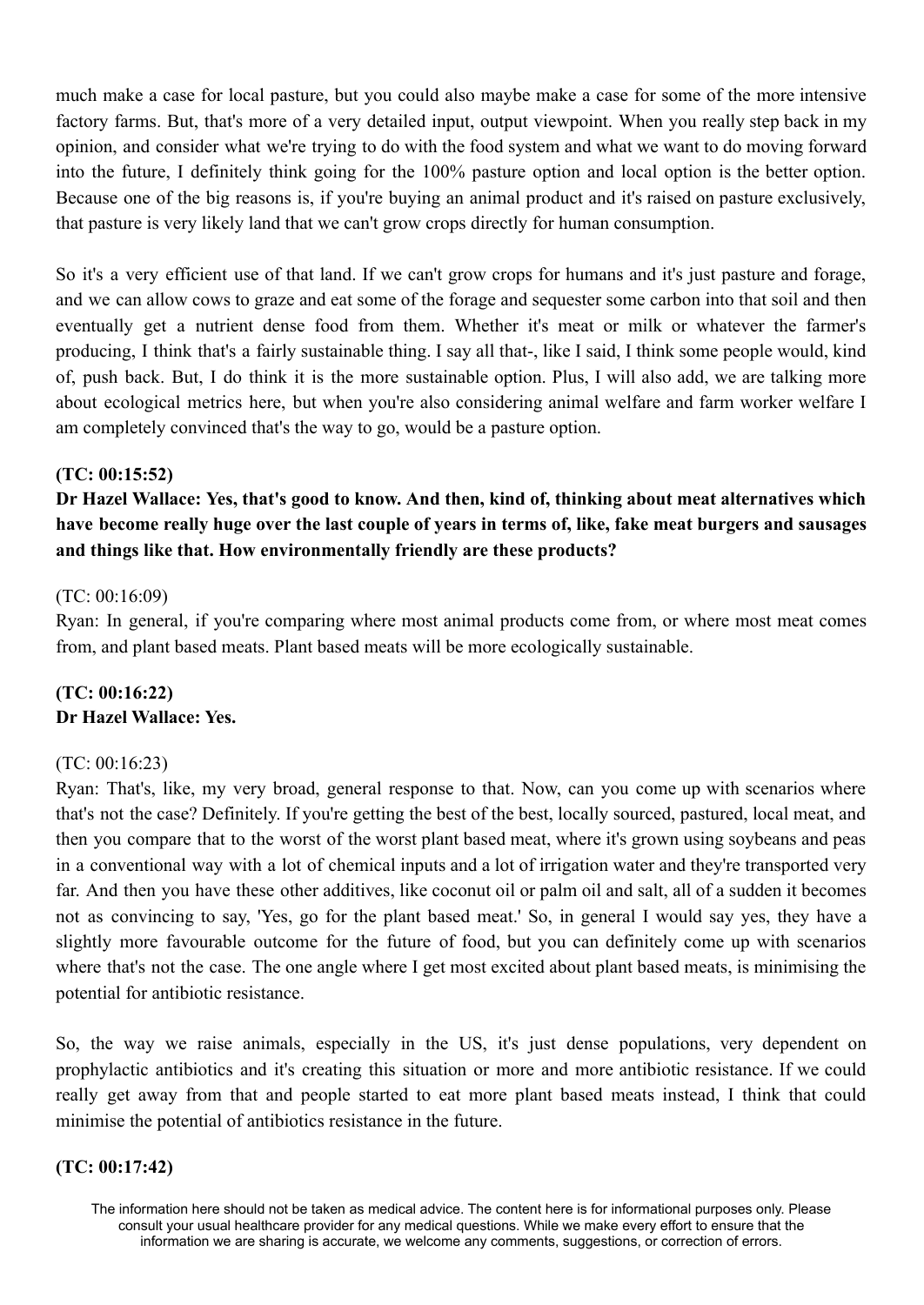Dr Hazel Wallace: Yes, that's so important for human and animal health. I think, what I really like, is **how you keep bringing it back to that intersection between, like, planetary health and human health, because you just mentioned there that it's not always like for like. And when we're considering the environmental impact of meat based alternatives and things like that, there is a huge variety of foods** that come into that category, you know, there's a spectrum of how they're processed. So some of them that, like, I've had to analyse as part of articles and things, are so processed and are so full of additives and coconut oil as you mentioned, which shoots up the fat content and things like that. And, you take a product which starts as a plant and it's become so far from that and if you're consuming it regularly. may actually not be supportive of human health. But then it's got this label on it that it's made of plants and it's vegan and it's, you know, supporting the planet. And so, I guess my point from this, is **for people to be very aware that, you know, just because it's made of plants doesn't automatically mean it's therefore healthy for you.**

### (TC: 00:18:56)

Ryan: Yes, the level of processing in plant based meats, yes, the original products were legumes and grains and seeds and things like that, but they are very far removed from eating a bowl of lentils and rice or something like that. I actually recommend to people, not only finding your minimal effective dose of animal products, but finding your minimal effective dose of plant meats as well. I think the lower amount you can eat, probably the better and more sustainable.

## **(TC: 00:19:23)**

# **Dr Hazel Wallace: Yes, but also you can make your own veggie burgers or vegan burgers from lentils and brown rice, and things like that and it's not that difficult, and it tastes good, in my opinion.**

### (TC: 00:19:36)

Ryan: Yes, I mean, nine times out of ten, that's what I would prefer and gravitate towards anyways, so yes, I mean, then you get the best of pretty much every world there.

### **(TC: 00:19:44)**

**Dr Hazel Wallace: Yes, okay. Well, I think we've probably convinced people they can support the** planet through what they eat. But I think there's a lot of people who may be sceptical that moving towards a more plant focused diet will run the risk of them losing (TC 00:20:00) their gains or any **muscle building potential. So what advice do you have for people who are in that, kind of, category?**

(TC: 00:20:10) Ryan: It's possible. I'm not going to lie.

# **(TC: 00:20:14) Dr Hazel Wallace: Damn it.**

### (TC: 00:20:15)

Ryan: Yes, I mean plant foods can be very filling and if somebody's training quite intensely, you need to eat a lot of food and if you get really full and you don't eat a lot of food you can lose weight, lose muscle mass. So I think the big thing I always come back to is making sure you're eating enough food overall. And if that means including, strategically, more animal products in certain places or protein supplements in certain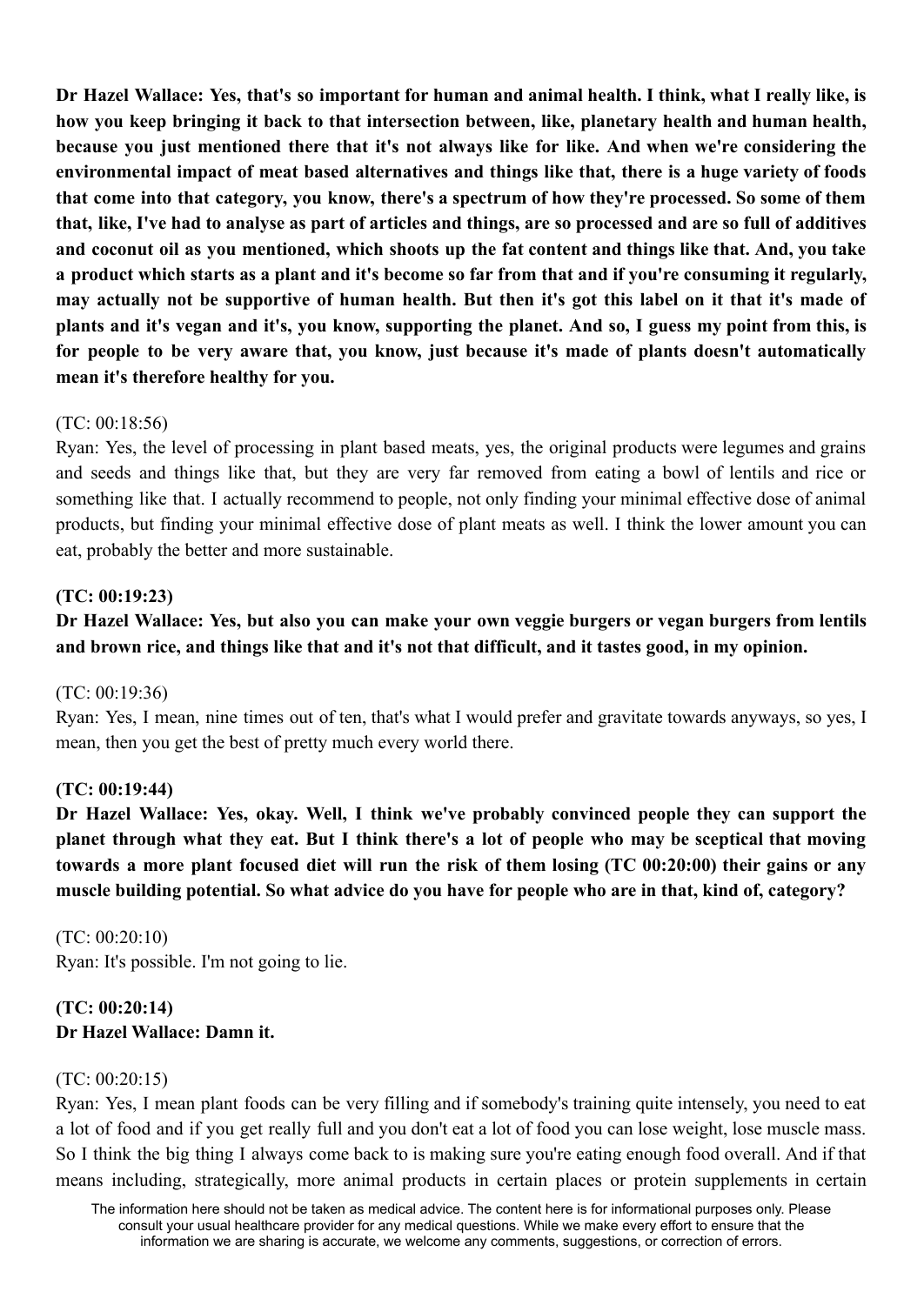places. Or maybe even foods that aren't as fibre rich and filling in certain places, like bars or something like that, whatever you can do to keep you overall intake up. I think that can be helpful and go a long way to maintaining muscle mass. And, keep it simple. If you're eating three meals a day, can you maybe add a little bit more into those three meals? If you're willing to add another meal, how can you do that? Maybe it's post-workout or, kind of, a window of time where it's not going to be overly filling for your body to handle. It's possible you could lose mass, but with, I think, some adjustments, you can prevent that loss.

### **(TC: 00:21:14)**

**Dr Hazel Wallace: Yes absolutely, and as you mentioned, like, supplementation-, vegan** supplementation, actually, has improved a lot in the last couple of vears. Not only in terms of taste and **texture because generally they don't taste very good or they're very grainy, but they have improved.** And then, also, in terms of the quality of the protein as well. So, ves, although I'm not, like, a big pusher of supplementation, I think it has it's place, especially if you're a very active person and you're **on a plant based diets I think it's a sensible thing to include.**

### $(TC: 00.21.48)$

Ryan: Yes I think it's extremely helpful, and like you say, protein powders have come-, I had my first protein powder when I was fourteen and it was bad, it was really bad.

## **(TC: 00:21:58)**

# Dr Hazel Wallace: There used to be, like, unflavoured or it would just come in vanilla or chocolate **and it tasted like the medicinal supplements that you take to gain weight.**

(TC: 00:22:07)

Ryan: Yes, very medicinal, flavour was not a concern for the companies at that point.

## **(TC: 00:22:13)**

Dr Hazel Wallace: No, and now you can get, like, birthday cake. Yes, it's interesting. The other, kind of, thing, when transitioning towards a more plant based diet-, and when I say more plant based diet I'm not necessarily meaning veganism, but for a lot of people that might be going from a diet that is very meat heavy to reducing the meat a little bit and increasing the plants a little bit, and when you do that, you're naturally increasing the fibre, because of, like, all the legumes and pulses in there and that **can cause of gut issues for people, which can almost hinder their progress or make them more** reluctant to do this because they're like, 'I feel sluggish, I feel bloated, I'm in pain.' What kind of tips **do you advise for people when they are coming up against this?**

### (TC: 00:23:00)

Ryan: Three things. Take it slow, experiment and get to know FODMAPs. So, first off, taking it slow. If you're starting to include more legumes for the first time, don't feel like you have to go from none to, like, two or three cups a day overnight. Start with a couple of spoonfuls, then gradually increase to a half cup or a cup. Allow your GI tract some time to adapt, it can get better at digesting and processing legumes. So start slow. Experimentation. If you try one type of bean or pulse, and you notice, just, a lot of bloating and discomfort, try another one. I've noticed a lot of individuality with legumes. So, some people do really well with one but they don't do well with another, even though the fibre might be the same. So, just experiment,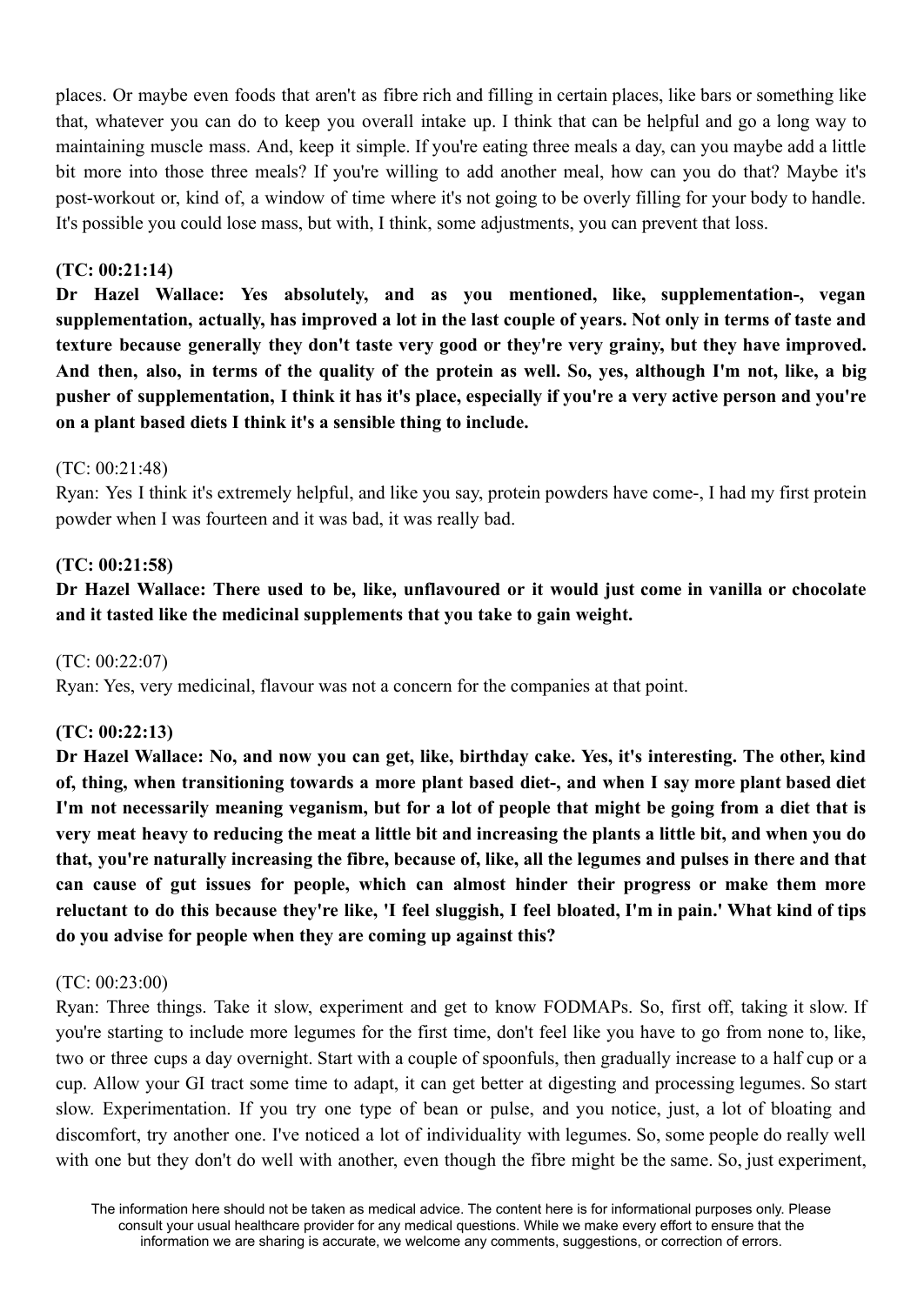try some different ones. And then finally, if you continue to have problems, get to know the world of FODMAPs.

So, FODMAPs, F-O-D-M-A-P-s, it stands for this group of ferment-able carbohydrates that some people can be really sensitive to, and when you can learn the different categories of FODMAPs, you can make really easy swaps that can help. So, instead of relying on sweet potatoes you can do more potatoes, and that can be an easy swap with less FODMAPs. You can change from cashews to almonds and that can mean you're consuming less FODMAPs, and down the list. There's a lot of different adjustments you could potentially make that could help.

## **(TC: 00:24:28)**

Dr Hazel Wallace: Yes, so we use that over here as well for people with irritable bowel syndrome. But, again, you don't need to have the diagnosis of IBS to learn and implement some of the principles. I **would just be cautious if you're getting too bogged down about FODMAPs in your food because it can become quickly restrictive.**

(TC: 00:24:51) Ryan: Yes, very much.

**(TC: 00:24:53) Dr Hazel Wallace: And just be a bit of a pain in the ass as well.**

(TC: 00:24:56) Ryan: Yes, it is a pain in the ass, that's true.

# **(TC: 00:25:29)**

Dr Hazel Wallace: Okay. One of the other things that we mentioned as part of the principles, is food waste. And of all the food produced in the world it's, like, a third of it goes to waste. Which is, like, when you sit back and think about that, a third of the food goes to waste, and for me that's really hard **to believe. And I'm wondering, like, how are we doing that? Like, what are the main ways we're wasting food? Is it the individual or is it mass food wastage and what can we do to help offset this?**

## (TC: 00:26:00)

Ryan: Yes, when you picture the entire food supply chain starting on the farm, and then all the way to your kitchen, food waste can happen at any point along the food supply chain. In developing countries we see a lot more food being wasted early in the food supply chain. So, on farms, during transport, that's where the bulk of food is wasted. Maybe they just didn't have labour to harvest the crop, or there were pests or they didn't have a truck to transport the food, something like that. In more developed countries, like the UK, the US, Canada, we see food waste taking place at the other end of the food supply chain. So, at grocery stores, at restaurants and at home. And there are a couple of big reasons for this and one of the reasons is we eat a lot more fresh food in developed countries. So, fresh vegetables, fruits, meat, seafood, dairy, eggs, and these foods have a short shelf life so if you buy them and you don't use them, then they can go bad and you have to throw them away.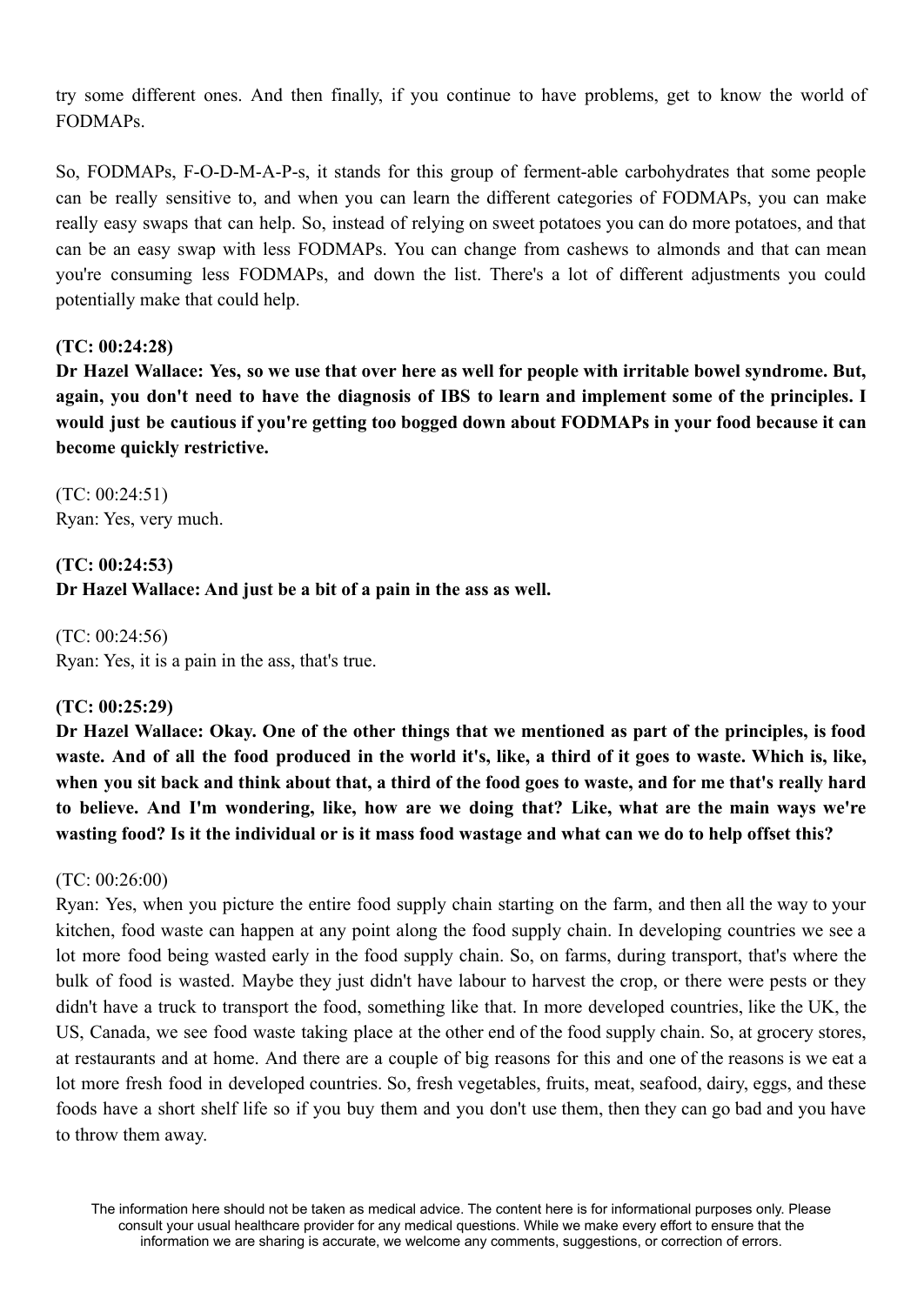Another reason is, there can be confusion around expiration dates printed on foods. Some people don't know if that's a food safety thing, or a quality thing or a taste thing. So food might be perfectly fine, but they might see a date printed and just get nervous and throw it away unnecessarily. And the other big factor is, food might be perfectly fine, perfectly safe, but it's a leftover, and somebody just discards it. And people just don't eat as many leftovers as they used to. And I think, when I step back and think about this, I suspect it's due to our disconnect from food in developed countries. So, not as many of us are working in agriculture, so we don't see the time and resources that go into food production. So I think we might be a little bit quicker to discard a food without giving it much thought, versus in those developing countries, I mean, the idea of a food making it to your kitchen and then throwing it away if you don't absolutely have to is, like, unheard of, because more of those folks are working in agriculture. So, I think a big part of it is just, kind of, our disconnect from food production as well.

### **(TC: 00:28:05)**

Dr Hazel Wallace: Yes, and I guess most people listening to this are in a place of privilege, where food **isn't scarce and so, when you have this, like, abundance of food and accessibility to supermarkets and** things like that, it doesn't seem to bad to throw away the last of a slice of bread or whatever it might be. And yes, I do think there's, like, this disconnect between what it actually is that we're getting rid of and I'm not really sure if people are acutely aware of the magnitude of food waste. I think more and more it's getting spoken about and there's apps available over here, like, Too Good To Go and another one called Olio and things like that, where you can essentially get food that's going to get thrown away. And there's also apps where people can put up food on that they have in their home, that they're not using. So, it could be, like, the ends of carrots or whatever, and your neighbour can come **pick them up and use them, so that's interesting.**

### (TC: 00:29:06)

Ryan: Well yes, and it's a big deal because, I think, when you bring up food waste a lot of people, kind of, think, 'Yes that's not great but, does it really matter for the planet?' And it does, because all the resources that went into producing that food, the water, the land, the labour. When you throw the food out, you're throwing the resources out. And then, on the flip side of that, when you actually send a food to the landfill, it breaks down and releases greenhouse gases, so it's, like, a double whammy, it's bad news for the planet.

## **(TC: 00:29:37)**

**Dr Hazel Wallace: Yes, absolutely. And, like, obviously in this conversation we've focused really heavily on food, and you're very well placed and researched in the space of the environment and sustainability. And there's some really huge things that we do as humans that contribute to our carbon** footprint. And I'd love to just, kind of, touch on some other big things (TC 00:30:00) that we could **potentially think about doing in order to reduce that.**

### (TC: 00:30:05)

Ryan: The three big factors that I consider when thinking about the future of the planet, is everything we've been talking about, food, and then the other two big areas are electricity and transportation. So, however you can move towards renewable energy, whether that's just contacting your energy provider and saying, 'Switch me over to more of a share of renewable energy,' that goes a long way. And then, transportation, I mean, whether it's walking, biking, mass transit, instead of driving or flying, that makes a difference. I mean, those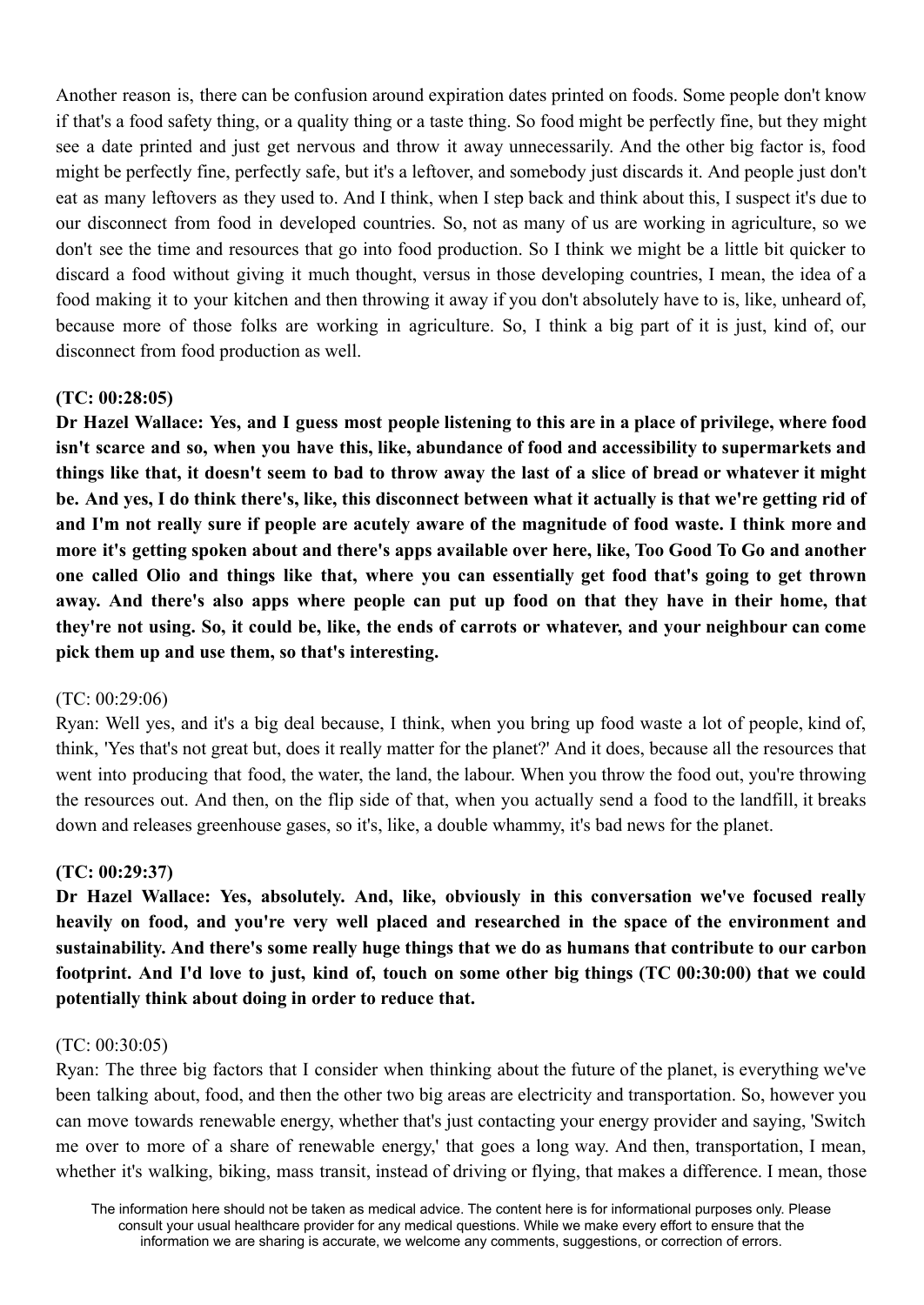are the other two big areas when it comes to our overall footprint as human beings. I mean the undercurrent with all these, too, is population. I'm reluctant to ever talk about population, because there has been quite a levelling off in many developed countries of population growth, so I think we're heading in a more sustainable direction. But I'll mention it, it's there. People use resources, so, just being responsible with our contribution to the population of the world.

# **(TC: 00:31:16)**

Dr Hazel Wallace: That was a very pragmatic way of saving it. One of the other chapters that you touch on in the book is movement, and how that supports the planet. And I guess, like, I found that **really interesting and, how do you see movement and physical activity and it's relationship on the planet.**

## (TC: 00:31:34)

Ryan: Yes, two of my favourite ways of blending these two worlds is volunteering and purposeful exercise. So, with volunteering, I for many, many years, one of my-, when I'm building my workouts for the week, and looking at my workout schedule, I'll have a day of volunteering. Often-times for me it's been on farms and in gardens and things like that because I'm trying to learn more about that, but if you spend a workout day volunteering, it accomplishes a lot. It not only challenges you to potentially move your body in a different way, so it's like an active recovery day, almost. Not all volunteer positions would do that, like, I guess you could be in a library sitting in the back entering data or something. But, if it's maybe on a farm, for example, or in a garden, you're moving your body so you're physically active. You're also outside so you're benefiting from fresh air and sunlight, plus you can be around like-minded people, build some closer connections with people which I think a lot of us could benefit from.

So, overall, it's a win win for mental and physical health. And the other suggestion I make to people is, trying to have some sort of purposeful exercise. So if you like to spend a day maybe riding a stationary cycle or walking on a treadmill or something like that, I think that's great, feel free to continue doing it, I do it occasionally, it's great, listen to a podcast, whatever. But, instead of that, sometimes you could swap that out and walk to the grocery store that day. Instead of walking on the treadmill, walk to the store, walk home. So you minimise your driving and you're getting physical activity. I know these sound-, I'm always a little hesitant, I feel like they're, like, a pamphlet you'd find at the doctors office or something, it's old-school, 'You know, walk to the store.' But, collectively, if we did more of these things I think it would have a win win for us and for the planet.

## **(TC: 00:33:21)**

Dr Hazel Wallace: I agree. I think, I'm often in this position-, similar to you, although coming at it **from an angle of just getting people to move more. And, like, incorporating activity into normal** everyday things that you're doing anyway. Almost like habit stacking, I think is a great way of doing it. My favourite thing when I was working at the hospital was, you know, once a week, just running home. And that was one way I could tick off my commute and not use transport, even though I was just getting the tube. But, another way I was getting outside and also I was moving my body. And so I was doing all these things, and it's such a small measure, and if we could do more of those kind of **things, it goes a long way.**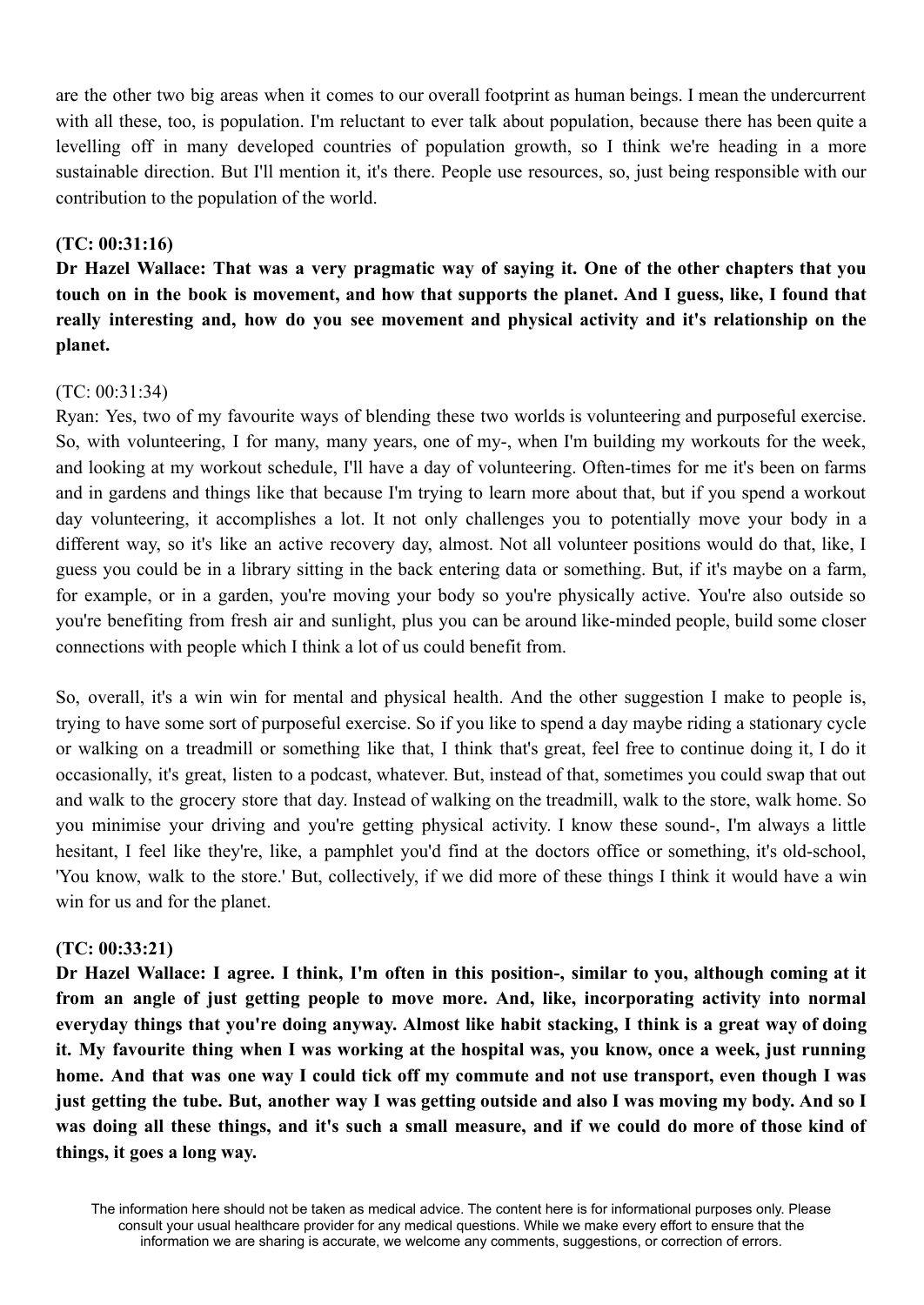### (TC: 00:34:05)

Ryan: Yes. And another side note to this too, is I think sometimes with people, especially people who maybe notice that they find it difficult to muster up motivation for exercise, when you incorporate some of these bigger-than-self goals, or greater good goals. I think it can give people a lot of extra incentive to do these things, because it's not just their own health and their own world, it's accomplishing things beyond yourself and I think that can be pretty powerful.

# **(TC: 00:34:32)**

Dr Hazel Wallace: Yes that's a really good point. This has been really interesting. But, to wrap up, I've got three questions for you that we ask every guest, which I already gave you the heads up about so **hopefully you have some ideas.**

(TC: 00:34:43) Ryan: I've been agonising over this, yes.

## **(TC: 00:34:48)**

**Dr Hazel Wallace: No biggy. The first one's easy though, what's the number one takeaway that you want people to take from this particular episode?**

## (TC: 00:34:56)

Ryan: I'll give you a quote from somebody I really like, Jonathan Saffran Foer, and he says, 'The greatest opportunity to live our values or betray them lies in the food we put on our plates,' and I think that captures a lot of what we talked about today. When you step back and get real about your values, one of the top ways to live out those values is through our food choices.

## **(TC: 00:35:20)**

# Dr Hazel Wallace: That's so good, I love that quote. The second question is if you could go back and **give your eighteen year old self one piece of advice what would it be?**

## (TC: 00:35:31)

Ryan: So, my eighteen year old self probably wasn't open to advice from my forty year old self. I wouldn't have been. So, I would say, two bits of advice. I'd say start practising yoga now, because it'll very likely benefit your mental health because you've a very sensitive nervous system and I'd also say spend more time listening to Jay-Z. Because Jay-Z was becoming really popular when I was eighteen and I didn't give him enough credit. So, if I could go back in time I'd say listen to more of of Jay-Z's albums, very talented.

## **(TC: 00:36:05)**

# Dr Hazel Wallace: For any reason other than, like, because of his artistry talent or because of the **lyrics?**

## (TC: 00:36:11)

Ryan: So I am a lifelong hip hop fan, I absolutely love it, and Jay-Z is one of those artists, who, as he was becoming more popular I just, kind of, brushed him off. But the more I've read about him and read some of his lyrics and his life, he's a really admirable person and he's gone through a lot and he's told some really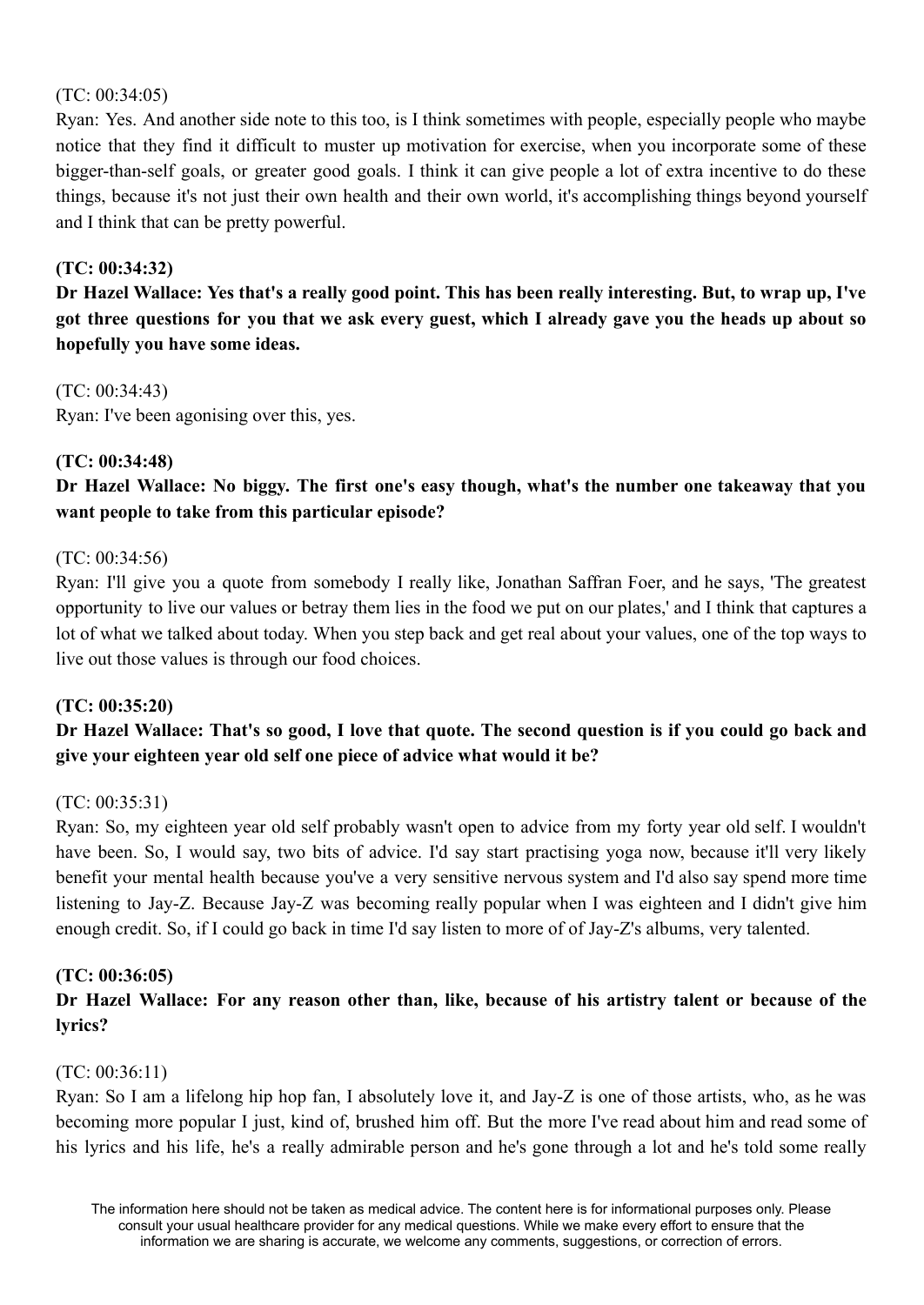important stories in his songs. So, I think I would tell myself to go back and spend some more time learning from him and his lyrics, and appreciating his music.

# **(TC: 00:36:39)**

Dr Hazel Wallace: Amazing, I wasn't expecting that. I have the same birthday as Jay-Z so I have this **fondness for him.**

(TC: 00:36:47) Ryan: Yes, wow.

# **(TC: 00:36:48)**

# Dr Hazel Wallace: Yes I know, December 4th. And the final question is, what is one book that you **recommend everyone reads and why?**

# (TC: 00:36:57)

Ryan: I could give you ten books. I'll give you one because this book really had a big influence on me starting to see this coexistence between sustainability, our health and planetary health, and the book is called Farmacology, F-a-r-m-acology, it's by Dr. Daphne Miller. If you're new to thinking about this, talking about why soil health matters for our health and, like, connecting all the dots between those worlds.

# **(TC: 00:37:26)**

Dr Hazel Wallace: Amazing. I love that. What good answers, I don't know why you were fretting, they **were great. Thank you so much for your time today, it's been so fascinating and such an important conversation. If people do want to learn more from you, and obviously you've got your book out, where can they find you and where can they get the book?**

## (TC: 00:37:47)

Ryan: Yes, you can check out my website, ryandandrews.com, I have information about the book there, and if you're interested in checking the book out, I have a promo code Food Medic. You type in Food Medic and you can get 15% off for the book.

# **(TC: 00:38:01) Dr Hazel Wallace: Amazing.**

(TC: 00:38:02) Ryan: Yes, and from the website I have some social media links and things like that.

## **(TC: 00:38:07)**

Dr Hazel Wallace: So good. And, I have read the book and I 100% endorse it, so definitely check it **out.**

(TC: 00:38:14) Ryan: Thank you.

## **(TC: 00:38:16)**